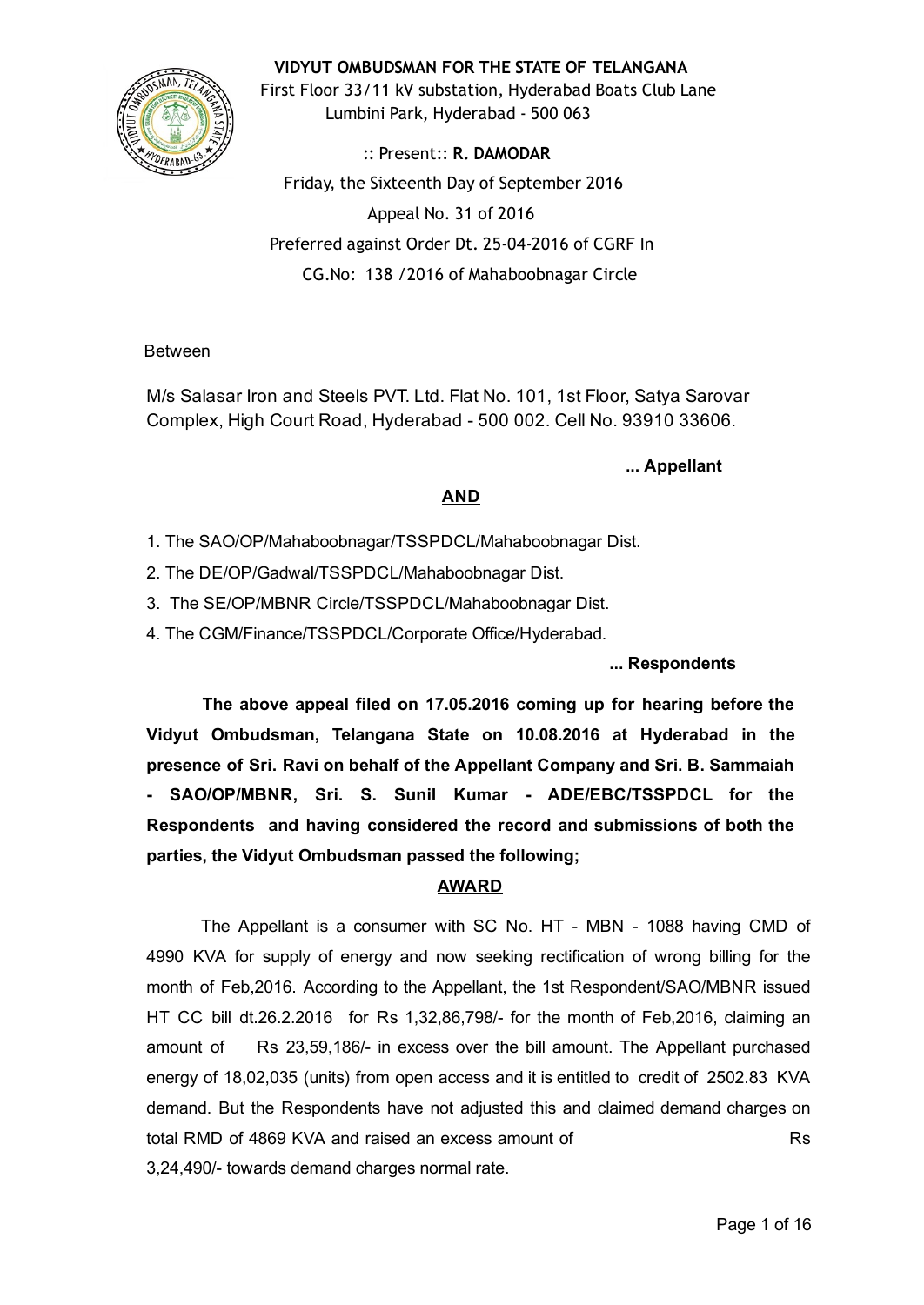2. The Appellant stated that as per the orders dt.26.2.2016 in WP No. 6383 of 2016 of the Hon'ble High Court, the cross subsidy charges have to be claimed at Rs 0.30/KWH while the Respondents claimed the charges at Rs 1.29/KWH and thus, the Respondents claimed an excess amount of Rs 17,84,015/- towards the cross subsidy charges.

3. The Appellant further claimed that the Respondents have raised late payment charges of Rs 25,764/ and ACD surcharge of Rs 2,00,907/ which is not applicable and sought withdrawal of the total amount of Rs 23,59,186/- terming it as excess claimed.

4. The 1st Respondent SAO/O/MBNR through a letter dt.4.4.2016 stated that the Appellant was issued an open access final settlement bill for the month of February,2016 for Rs 1,32,86,798/- by considering 15,35,445 KVAH units ( total KVAH 33,37,480 - Open Access  $18,02,035 = 15,35,445$  for billing in accordance with the proceedings of ERC dt.4.5.2013 for demand and energy settlements. The 1st Respondent further stated that the Appellant was adjusted open access energy i.e. off peak KVAH, KVA and peak KVAH in the CC bill as follows:

| <b>Total Consumption</b> |           | <b>Open Access Adjustment</b> | Difference billed |  |
|--------------------------|-----------|-------------------------------|-------------------|--|
| <b>KVAH</b>              | 3337840   | 1802035                       | 1535445           |  |
| <b>KVA</b>               | 4875(RMD) | 6                             | 4869              |  |
| <b>TKVAH</b>             | 574380    | 308142                        | 266238            |  |

The 1st Respondent/SAO further stated that the Appellant was levied cross subsidy surcharge of Rs 23,24,625/- while allowing Rs 24,010/- towards unscheduled interruption charges in the CC bill for the month of February,2016. The cross subsidy charges are levied on the open access consumption as per the Tariff Order 2015-16 at Rs 1.29ps/unit. The Appellant preferred WP No.. 6323 of 2016 regarding levy of cross subsidy surcharge wherein the Hon'ble high court passed interim orders as follows:

" In the circumstances, there shall be interim direction to the Respondents 2 to 4 not to collect cross subsidy charge on the rate fixed by the first respondent. However, it is open to the Respondents 1 to 4 to collect 0.30 paise in respect of the petitioner until further order."

5. The 1st Respondent claimed that the order in the writ petition was complied with and an amount of Rss 17,84,015/ levied towards cross subsidy surcharge representing the balance due (Rs 1.29-33ps) has been transferred to the court cases in the books of accounts.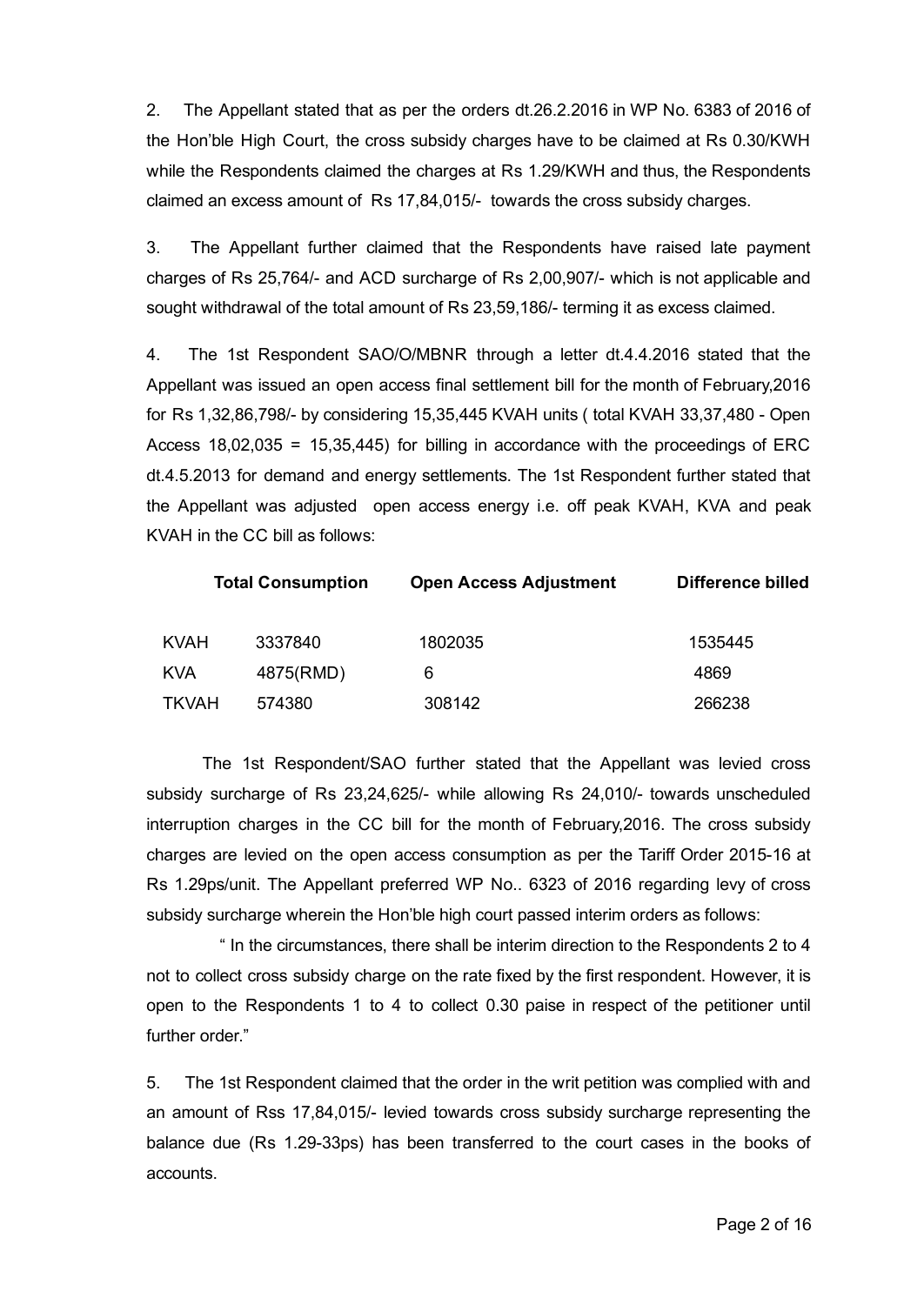6. The 1st Respondent claimed that the late payment charges of Rs 25,764/ were levied in the bill of February,2016 as CC bills for the month of December,2015 consumption were paid on 11.1.2016, while the due date fell on 9.1.2016.

7. Before the CGRF, on behalf of the Appellant, it has been claimed that during the February,2016 billing month, the Appellant consumed 33,37,480(units) while securing Open Access energy of 18,02,035 units. The RMD was 4875 KVA. The Respondents adjusted 18,02,035 units (mentioned wrongly as KWH in impugned order) as per Clause 8.1 of Regulation 2 of 2006 while not adjusting the 2,502.83 KVA of open access as per Clause 8.2 which has to be adjusted and a revised bill for February,2016 has to be issued.

8. The 1st Respondent SAO/O/MBNR stated that the Appellant was given adjustment of 18,02,035 units and adjusted 6 KVA representing open access, as per the deviation settlement mechanism 2014 issued by the Central Electricity Regulatory Commission(CERC).

9. The CGRF after going through the record, directed the Respondents to educate the Appellant and collect the amounts as per the bill, through the impugned orders.

10. Aggrieved and not satisfied with the impugned orders, the Appellant preferred the present Appeal seeking withdrawal of total excess claim of Rs 23,59,186/ from the bill including Rs 3,24,490/- representing demand charges normal rate, Rs 17,84,015/representing cross subsidy surcharge, Rs 25,764/ representing late payment charge and Rs 2,00,907/- representing ACD surcharge, revision of the February, 2016 bill and set aside the impugned orders.

11. In this Appeal, the 1st Respondent/SAO submitted a reply dt.7.6.2016 to the effect that the Appellant was issued open access final settlement bill for the month of February, 2016 for an amount of Rs 1, 32, 86, 798/- by considering 15, 35, 445 KVAH units  $(33,37,480 - 18,02,035)$  for billing after deducting  $18,02,035$  units availed through open access. The Appellant was issued final settlement bill according to the proceedings dt.4.5.2013 of ERC for demand and energy settlements and the Appellant was adjusted open access energy i.e off peak KVAH, KVA and peak KVAH in the CC bill in accordance with the deviation settlement mechanism issued by the Central Electricity Regulatory Commission as follows: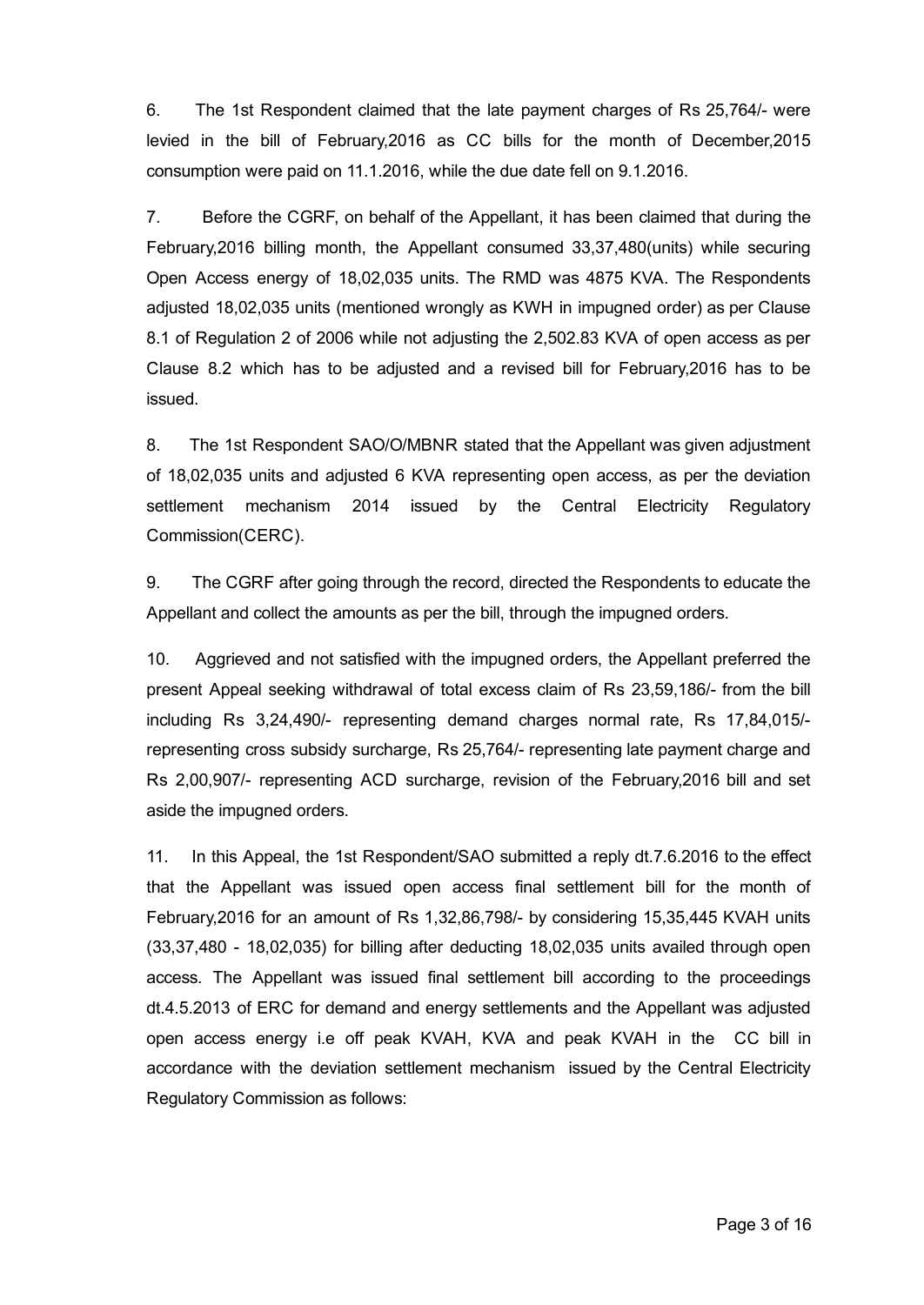|                     | <b>Total Consumption</b> | <b>Open Access Adjustment</b> | <b>Difference billed</b><br>(by DISCOM) |
|---------------------|--------------------------|-------------------------------|-----------------------------------------|
| KVAH(Total) 3337840 |                          | 1802035                       | 1535445                                 |
| <b>KVA</b>          | 4875(RMD)                | 6                             | 4869(RMD)                               |
| <b>TKVAH</b>        | 574380                   | 308142                        | 266238                                  |

The 1st Respondent/SAO further repeated what he stated before the CGRF regarding cross subsidy charges on Open Access consumption as per Tariff Order 2015-16 and about the Appellant filing WP No. 6323 of 2016 and obtaining orders to collect only Rs 0.30 ps in respect of the Appellant until further orders. He further repeated the claim about late payment charges, ACD surcharge etc.

12. The Appellant filed rejoinder to the reply filed by the SAO/O/MBNR alleging additionally as follows:

a. Clause 3 of deviation settlement mechanism Regulation of 2014 is not applicable in respect of settlement of energy and demand of scheduled consumer of open access and the objective of this Regulation is only to maintain Grid discipline and Grid security.

b. As per the Tariff Order for FY 2013-14, annexure B2 at pages 225 to 228 there is a direction that "all the DISCOMs are directed to take into account 90% of scheduled energy and corresponding demand, procured by the consumers through inter state open access(bilateral or through exchange) for the purpose of provisional monthly settlement for the sake of billed energy/demand from the DISCOM's side."

c. As per the proceedings of ERC dt.4.5.2013 in para 7, the method of arriving at the open acces demand based on consumption of energy is in 15 minutes block for demand settlement for Open Access Consumers.

d. The claim of demand charges on total RMD without adjusting the demand availed from open access facility amount to double billing on the part of demand charges. The Respondents should deduct the quantum of demand consumed by the Open Access Consumer from the total RMD recorded and bill the balance demand charges. This is also clarified by the ERC vide proceedings dt.4.5.2013.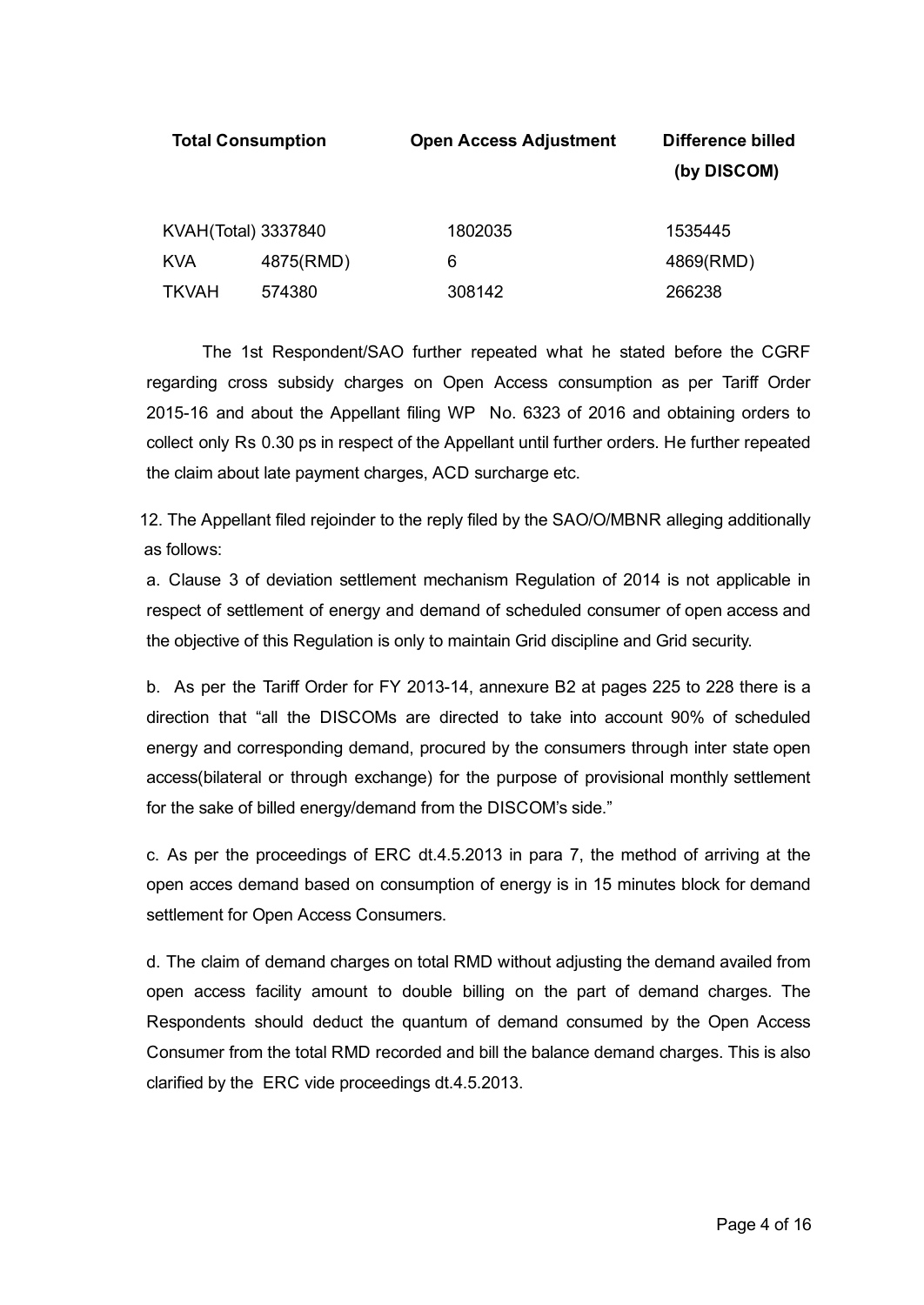For total 33,37,480 KWH consumption -------------------- the RMD is 4875 KVA For 1802035 KWH ? 1802035 X 4875 = 2632 KVA

3337480

Hence, 2632 KVA of open access demand has to be deducted from the RMD of 4875 KVA to arrive at the demand consumption by the Respondents. Thus the claim of the Respondents for Rs 23,24,625/ in February,2016 billing month towards cross subsidy surcharge and again charging demand charges on total quantum of RMD amounts to double billing.

e. The late payment charges are not attracted in the present case, because the amount payable for the month of January,2016 billing month has been paid on due date i.e. on 9.2.2016.

f. The claim regarding half of the ACD surcharge is not maintainable because of the directions of the Hon'ble High court in WP No. 373713 of 2014 and batch dt.26.8.2014 to the effect that "the Respondents are directed to install prepaid meters to all the HT consumers, who require the supply through a prepaid meter, within a period of six months from the date of receipt of a copy of this order. Till such time, the petitioners shall pay half of the additional consumption deposit amount demanded by the respondents which shall be refunded to the petitioners as soon as the prepaid meters are installed."

13. Both sides submitted written submissions.

14. In view of the keen contest and no meeting point on the issues involved, the efforts at mediation failed to succeed. Hence the matter is being disposed of on merits.

- 15. On the basis of the record and submissions, the following issues arise for disposal:
	- i. Whether the CC bill issued to the Appellant for the month of Feb,2016 for Rs 1,32,86,798/- is not correct?
	- ii. Whether the cross subsidy surcharge cannot be claimed in view of the directions of the Hon'ble High Court in WP No. 6383 of 2016?
	- iii. Whether the levy of late payment surcharge of Rs 25,764/ is not maintainable?
	- iv. Whether the ACD surcharge to the extent of 50% is not maintainable, in view of the directions of the Honble High Court in WP No. 373713 of 2014 dt.26.8.2014?

v. Whether the Respondents levied excess demand charges of Rs 3,24,490/ ignoring the fact that the Appellant purchased energy through Open Access and thus, the demand charges can be claimed only on 2632 KVA demand after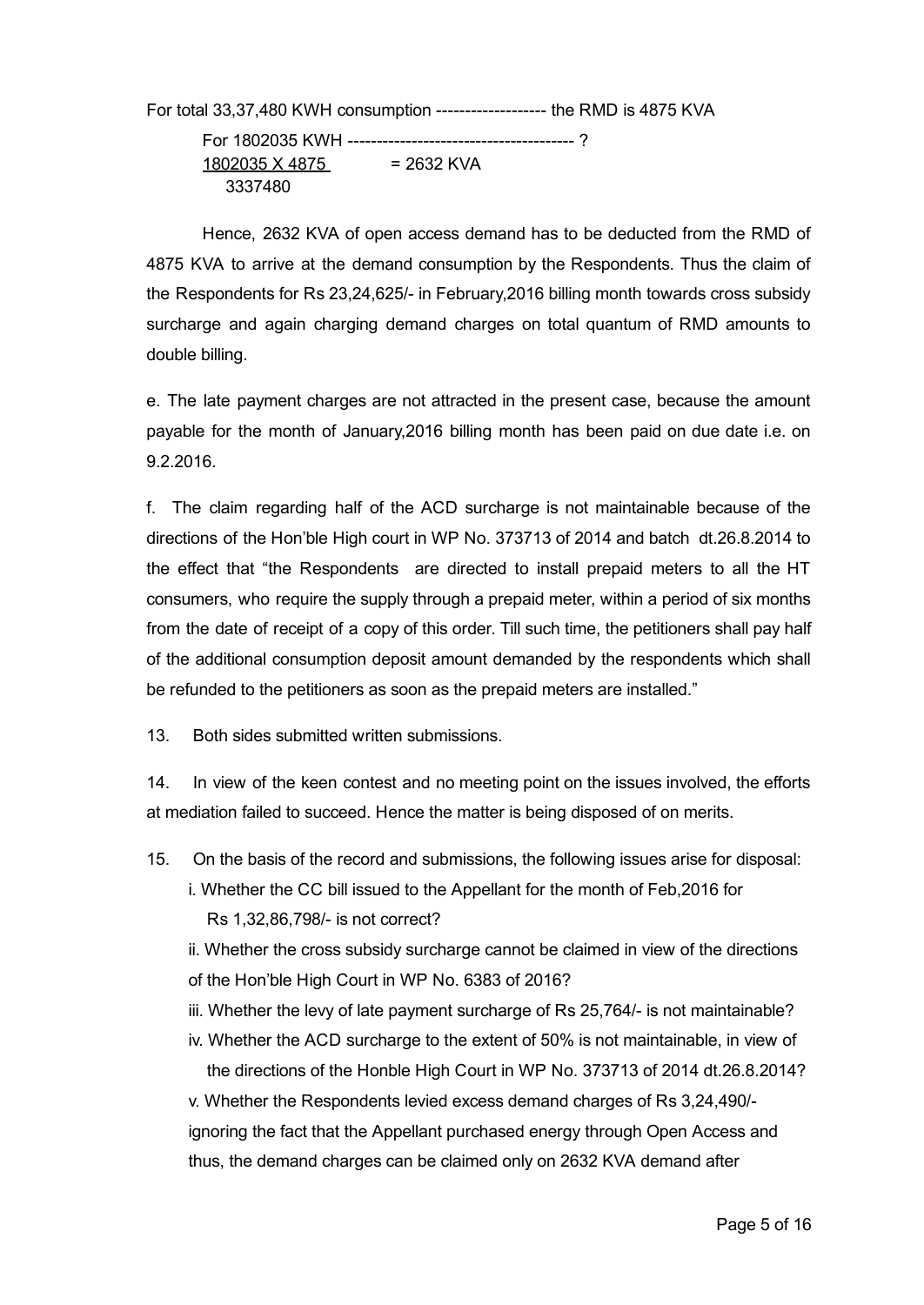deducting Open Access demand and not on total 4869 KVA?

### 16. Issue No.iv: ACD Surcharge

The Appellant has claimed that ACD surcharge of Rs 2,00,907/ was wrongly levied. During the hearing, the Appellant has submitted that the Hon'ble High Court has passed an order in WP No. 373713 of 2014 dt.26.8.2015 to the effect that " the respondents are directed to install prepaid meters to all the HT consumers, who require the supply through a prepaid meter, within a period of six months from the date of receipt of a copy of this order. Till such time, the petitioners shall pay half of the additional consumption deposit amount demanded by the respondents which shall be refunded to the petitioners as soon as the prepaid meters are installed" and in view of this order of the Hon'ble High Court, as on 7.3.2016 i.e the date of raising CC charges of February,2016, half of the ACD amount was not due for payment and accordingly, the surcharge is also not attracted. This argument will not hold good for the reason that as per Clause 6.1 of Regulation 4 of 2006, the ACD amount became first due in the month of Sep,2015 only and only later the ACD surcharge was levied as per Clause 6.3 of Regulation 6 of 2004.

17. The Appellant took a stand that a WP No. 37713/2014 has been filed by the Appellant and others and as per the orders, the Appellant paid 50% of the ACD amount. It is represented that the connected WA No. 968/2015 and batch were disposed of by orders dt.19.5.2016 upholding the right of the Respondents to collect ACD amount as per the Regulation 6/2004. Under these circumstances, in view of the fact that the Appellant failed to support the contention that the Respondents are not entitled to collect ACD amount and further in view of Clause 6(3) of the Regulation No.6/2004 which enables the DISCOM to levy ACD amount, it is held that the Respondents are entitled to collect ACD surcharge amount of Rs 2,00,907/ from the Appellant. The issue is answered accordingly.

#### 18. Issue No.iii: Late payment surcharge

The Appellant contended that an amount of Rs Rs 2,04,01,651/ was remitted on 9.1.2016 to the DISCOM through Punjab National Bank towards January,2016 monthly bill through RTGS, which the 1st Respondent claimed was credited to their account by the bank on 11.1.2016 and hence the DISCOM has levied late payment charge of Rs 25,764/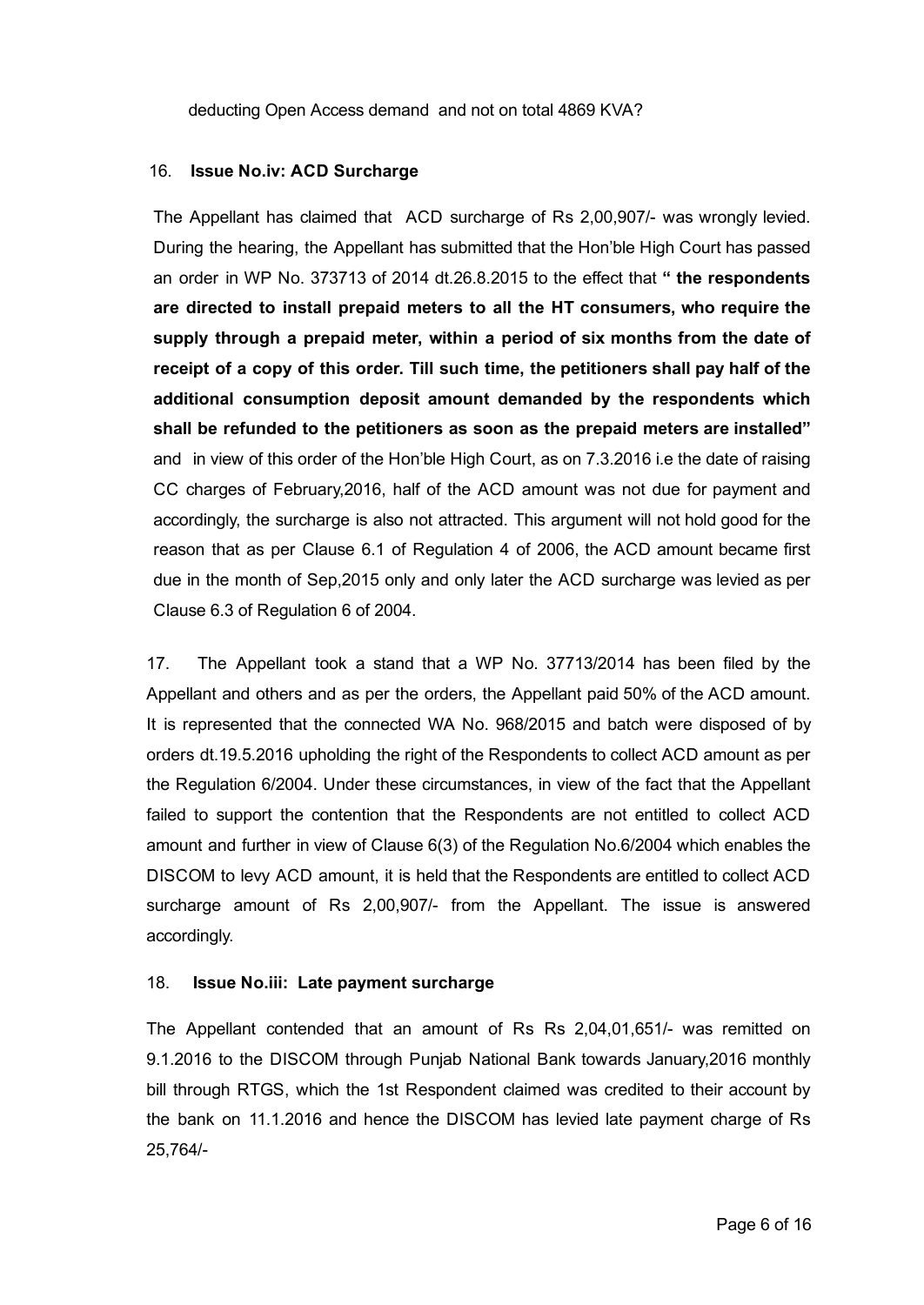The Appellant claimed that the Respondents levied late payment charges of Rs 25,764/ over CC charges wrongly and on the other hand, the Respondents claimed that the late payment charges of Rs 25,764/ were raised in February,2016 representing delay in payment of consumption charges for the month of Dec,2015, which were paid on 11.1.2016 which fell due on 9.1.2016 and therefore, the delay payment charges were levied. The amount of CC bill for December,2015 was remitted through RTGS(Real Time Gross Settlement) through bank by the Appellant . The amount was due on 9.1.2016 according to the Respondents. The record shows that 09.1.2016 and 10.1.2016 were Second Saturday and Sunday and both being bank holidays, the funds were credited by the bank on 11.1.2016. If the bank had not transferred the amount, it is not the fault of the Appellant. The amended Clause 4.3.5(ii) of Regulation 5 of 2004 says "any amount by NEFT (National Electronic Funds Transfer System)/RTGS( Real Time Gross Settlement)/or by cheque/banker's cheque/DD payable at par of any scheduled bank as indicated on the electricity bill." Amended Clause 4.3.5(iii) of Regulation 5 of 2004 says "any consumer who wants to pay by way of crossed cheque shall present the cheque to the licensee at least three working days before the due date of payment".

The Clause 4.3.5(iii) cannot be applied to the present case, because the Appellant remitted the amount by way of RTGS and not by cheque. Payment by way of RTGS attracts Clause 4.3.5(ii) of Regulation 5 of 2004.

19. Clause 4.3.3 of Regulation 5 of 2004 says that "if due date/disconnection date for default indicated in the bill for payment of the amount is a Sunday or a Public Holiday, the succeeding working day shall be treated as the due date or disconnection date for default."

It is clear from the above, if the public holidays intervene, the succeeding working day shall be treated as the due date and in the present case also, the amount was remitted by way of RTGS on the due date, which should be treated as proper payment and the intervening holidays, Second Saturday and Sunday cannot be taken as leading to delay in payment of the bill. Thus the contention of the Appellant that there is no delay in payment of CC bill is upheld and the surcharge amount of Rs 25,764/ levied by the Respondents is found to be not maintainable and set aside. The issue is answered accordingly.

### 20. Issues. i,ii & v:

The Appellant claimed that they were levied excess demand charges of Rs 3,24,490/ ignoring the purchase of energy through Open Access. It is stated that they have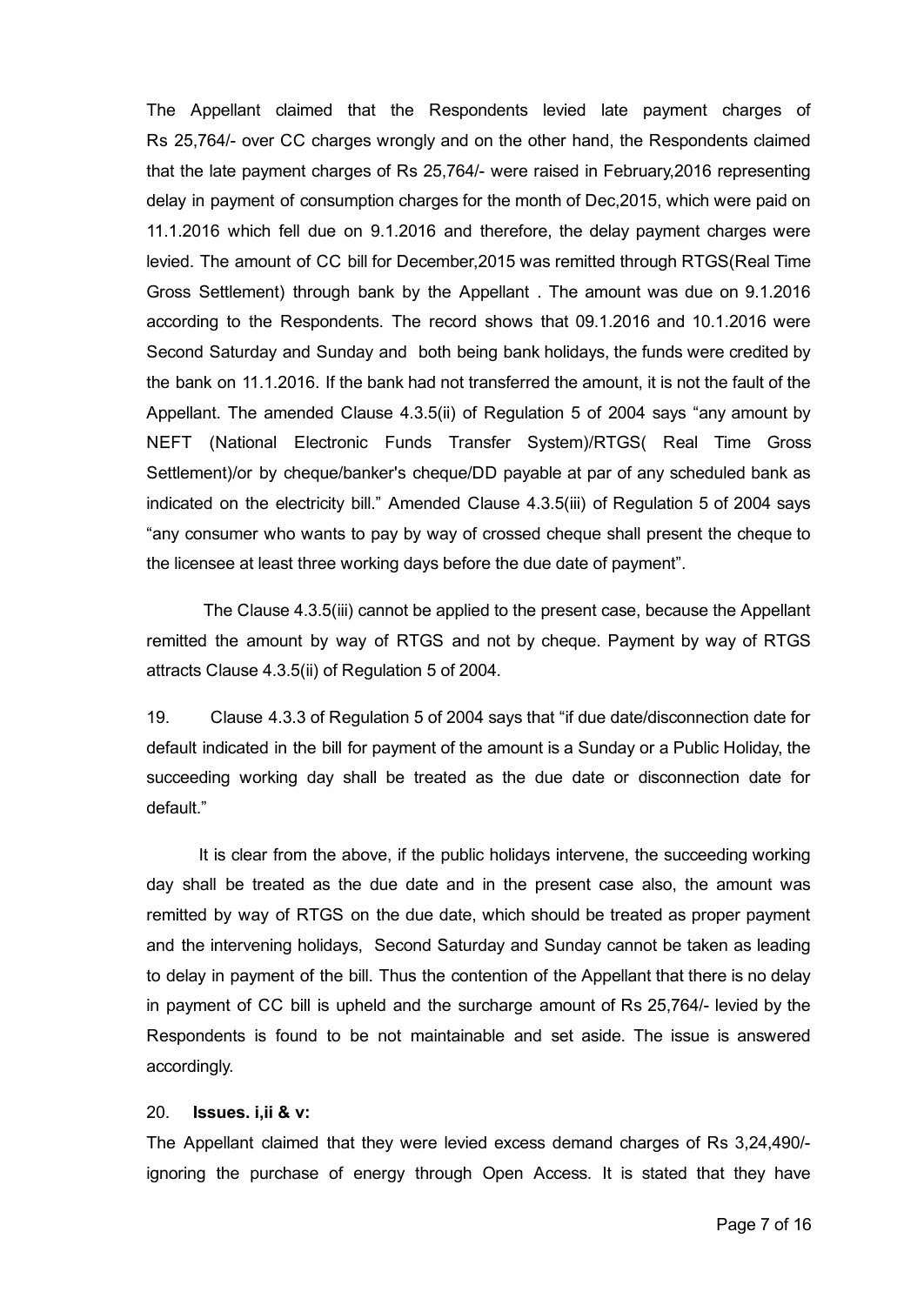purchased energy through Open Access 18,02,035 KWH units and in turn, they are entitled for deduction of 2632 KVA demand and whereas the Respondents laid demand charges on total RMD of 4869 KVA and adjusted only 6 KVA.

21. The Appellant has relied on Regulation 2 of 2006 (Interim Balancing and Settlement code for Open Access transactions) and ERC proceedings dt.4.5.2013 (Open Access metering and Demand Settlement FSA Billing on Minimum Energy) and fresh directions on open Access by ERC in the Tariff Order 2013-14 in support of the aforementioned contention.

22. The Respondents submitted that the total units for the month of Feb,2016 were 33,37,480 and open access units were 18,02,035 and after deducting the Open Access units from the total units, the actual billed units came to 15,35,445 and hence, they have billed accordingly and issued the bill in accordance with the directions given in APERC/Secy/25/2013 dt.4.5.2013, which defines the procedure for demand settlement for open access consumers.

23. The ADE/EBC while supporting the bill issued in the month of February,2016 stated that it is in line with deviation and settlement mechanism of CERC, 2014 which is applicable for interstate open access transactions. The deviations (over drawal/under drawal) for each time block of 15 minutes period are arrived at and the deviation charges are calculated as per the rates mentioned in the said CERC regulations and adjusted in the monthly bills of the consumer. He further stated that the Appellant has wrongly submitted that the energy consumed from open access was adjusted by the Respondents as per clause 8.1 of Regulation 2 of 2006 but not the entitled demand as per the Clause 8.2 of that Regulation.

24. As per the Clause 8.2 of the Regulation No. 2of 2006, the scheduled demand shall be calculated by dividing the scheduled capacity (kw) by the power factor for the time block. As per clause 8.4 of the said regulation, the scheduled demand or the actual demand made available to a consumer from open access generator in a time block whichever is less, shall be deducted from the recorded demand. The balance demand for each time block shall be deemed to have been consumed from DISCOM and shall be paid for as per terms of supply agreement with the DISCOM.

25. Under Clause 8 of ERC proceeding dt.4.5.2013, the DISCOMS were directed to arrive at 15 minutes block wise demand by deducting open access demand from recorded demand for all the 2880 time blocks in a month. The result would be 2880 demand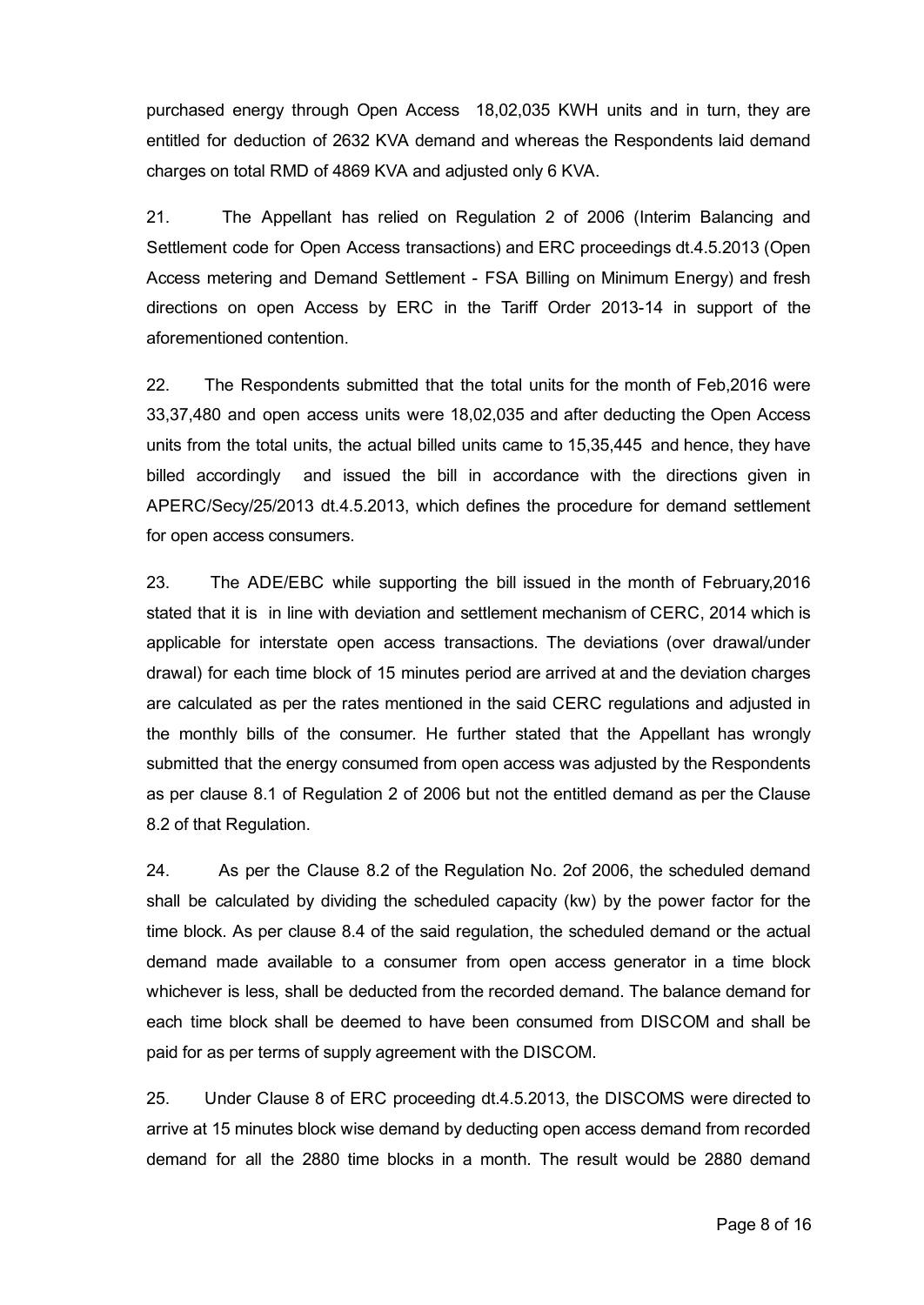readings of 15 minutes blocks consumed from the DISCOM. Of all the 2880 demand readings, the maximum demand (MD) should be billed as per the tariff order.

26. Accordingly, the maximum demand of all the 2880 15 minute block readings consumed from the DISCOM is 4869 KVA which occurred on  $19.1.2016$  at  $10.15-10.30$ Hrs time block, on 23.1.2016 at 22.00 22.15 Hrs time block and on 6.2.2016 in two spells i.e. 10.00-10.15 and 10.15-10.30 Hrs time blocks. The Open Access demand schedules in the respective time blocks are 0 due to non purchase of power by the consumer.

27. The SAO/OP/MBNR gave the details of the open access billing as follows(being repeated for clarity):

|              | Total consumption | Open access adjustment | Difference Billed |
|--------------|-------------------|------------------------|-------------------|
| <b>KVAH</b>  | 33,37,480         | 18,02,035              | 15,35,445         |
| <b>KVA</b>   | 4875(RMD)         | 6                      | 4869              |
| <b>TKVAH</b> | 5,74,380          | 3,08,142               | 2,66,238          |

28. The Appellant contended that the claim of the Respondents over levy of Open Access energy in accordance with Central Electricity Regulatory Commission (deviation settlement mechanism and Related Matters)regulation of 2014 is not correct. It is seen that the objective of these Regulations as per clause 3 is "to maintain grid discipline and grid security as envisaged under the grid code through the commercial mechanism for Deviation Settlement through drawal and injection of electricity by the users of the grid" only. Hence, the said Regulation is not applicable in respect of settlement of energy and demand of scheduled consumer of open access and further reiterated that the settlement of energy/demand at exit point to the schedule consumer of open access is to be done as per the Clause 8.1,8.2 and 8.3 of Regulation 2 of 2006 dt.11.08.2006.

29. The proceedings of ERC dt.4.5.2013 on Open Access metering and Demand Settlement categorically explain and direct that the Demand Component of Open Access has to be deducted from the Recorded Demand before bills were raised. Clause 7 of the proceedings reproduced below for clarity, wherein it is clearly explained with examples how the demand settlement for open access consumer shall be done.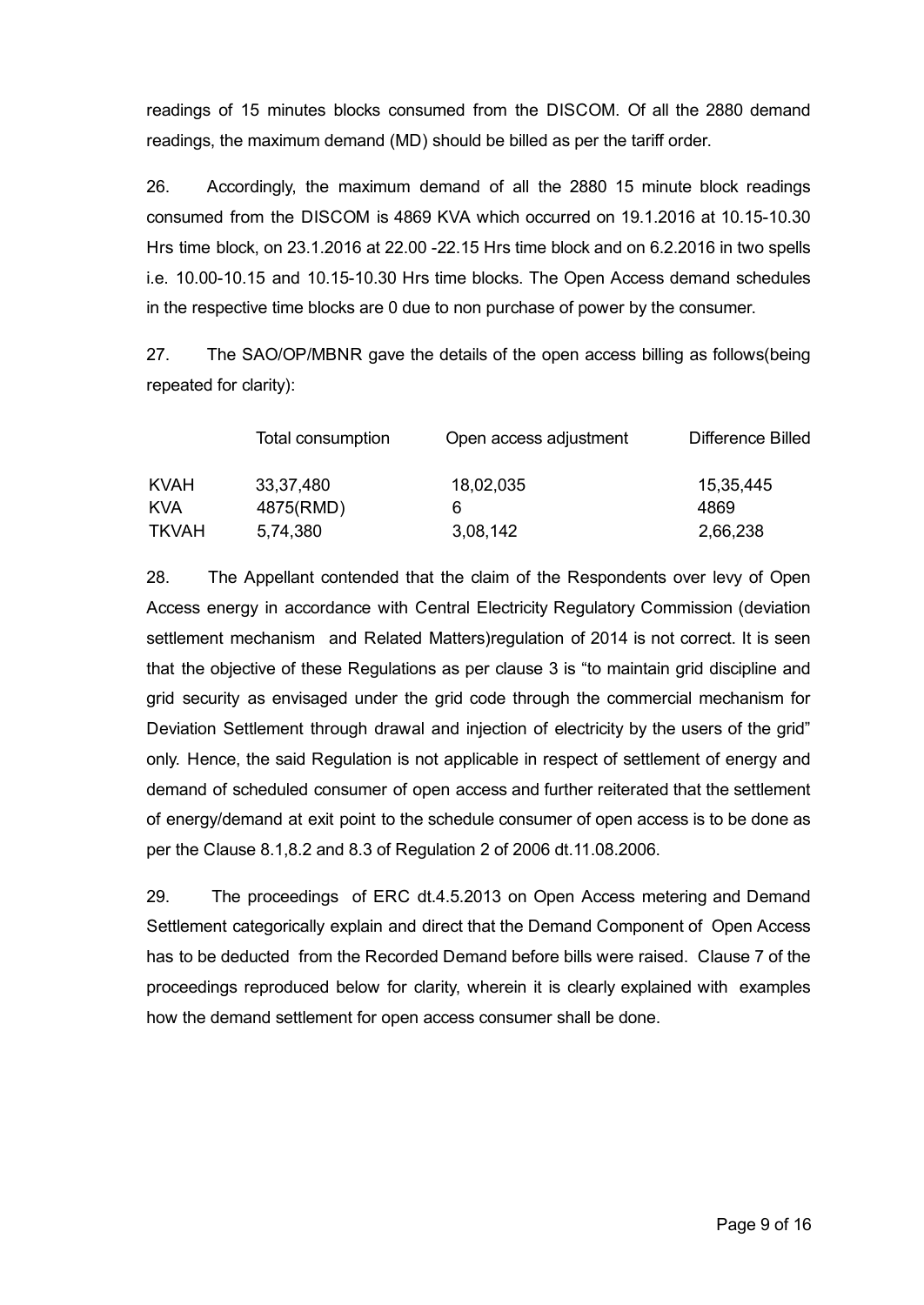Clause 7. The procedure to consider Open Access (OA) demand component for billing is explained below:

For each time block, total recorded energy and total recorded demand is available in the meter. Similarly for each time block, power availed through open access for both energy and demand is also available from Energy Balancing Centre (EBC).

Detailed method of arriving Maximum Demand (MD) consumed from DISCOM in a month is explained with the help of table shown below for nine time blocks:

To get Demand consumed form DISCOM shown in column (8), deduct the OA recorded Demand (Shown in Column 7) from total Recorded Demand 9RD) (Shown in column 5).

| SI<br>No       | <b>DISCOM</b><br><b>CONTRA</b><br><b>CTED</b><br><b>DEMAND</b> | <b>OA</b><br>Contracted<br>demand | Total<br>Demand<br>from all<br>sources | Total<br>recorded<br>Units in<br>15<br>minutes | Total<br>Recorded<br>Demand<br>(RD) | OA units<br>in $15$<br>minutes | <b>OA</b><br>recorded<br>Demand<br>(kVA) | <b>DISCOM</b><br>Recorded<br>Demand<br>(KVA)<br>$Col(5)-Col(7)$ |
|----------------|----------------------------------------------------------------|-----------------------------------|----------------------------------------|------------------------------------------------|-------------------------------------|--------------------------------|------------------------------------------|-----------------------------------------------------------------|
|                | Col(1)                                                         | Col (2)                           | Col(3)                                 | Col(4)                                         | Col(5)                              | Col(6)                         | Col (7)                                  | Col(8)                                                          |
| $\mathbf{1}$   | 600                                                            | 400                               | 1000                                   | 200.0                                          | 800                                 | 98                             | 392                                      | 408                                                             |
| 2.             | 600                                                            | 400                               | 1000                                   | 200.0                                          | 800                                 | 88                             | 352                                      | 448                                                             |
| 3.             | 600                                                            | 400                               | 1000                                   | 197.5                                          | 790                                 | 98                             | 392                                      | 398                                                             |
| $\overline{4}$ | 600                                                            | 400                               | 1000                                   | 197.5                                          | 790                                 | 98                             | 392                                      | 398                                                             |
| 5              | 600                                                            | 400                               | 1000                                   | 202.5                                          | 810                                 | 78                             | 312                                      | 498                                                             |
| 6              | 600                                                            | 400                               | 1000                                   | 195.0                                          | 780                                 | 75                             | 300                                      | 480                                                             |
| 7.             | 600                                                            | 400                               | 1000'                                  | 194.5                                          | 778                                 | 69                             | 276                                      | 502                                                             |
| 8.             | 600                                                            | 400                               | 1000                                   | 195.0                                          | 780                                 | 93                             | 372                                      | 408                                                             |
| 9.             | 600                                                            | 400                               | 1000                                   | 205.0                                          | 820                                 | 84                             | 336                                      | 484                                                             |

I.e. Demand consumed from DISCOM = (Total Recorded Demand - OA Recorded Demand)

Of all the nine demands of Column(8) the Maximum Demand in 502 KVA mentioned in row(7). The same logic can be extended for 2880 time blocks (15 minutes) in a month.

30. The Appellant has further given an additional ground in their claim on wrong billing pointing towards the fresh directives in Clause 16 of Annexure B2, given by the ERC during FY 2013-14 which is as follows:

"*all the DISCOMs are directed to take into account 90% of Scheduled Energy and corresponding Demand, procured by the Consumers through inter state Open Access*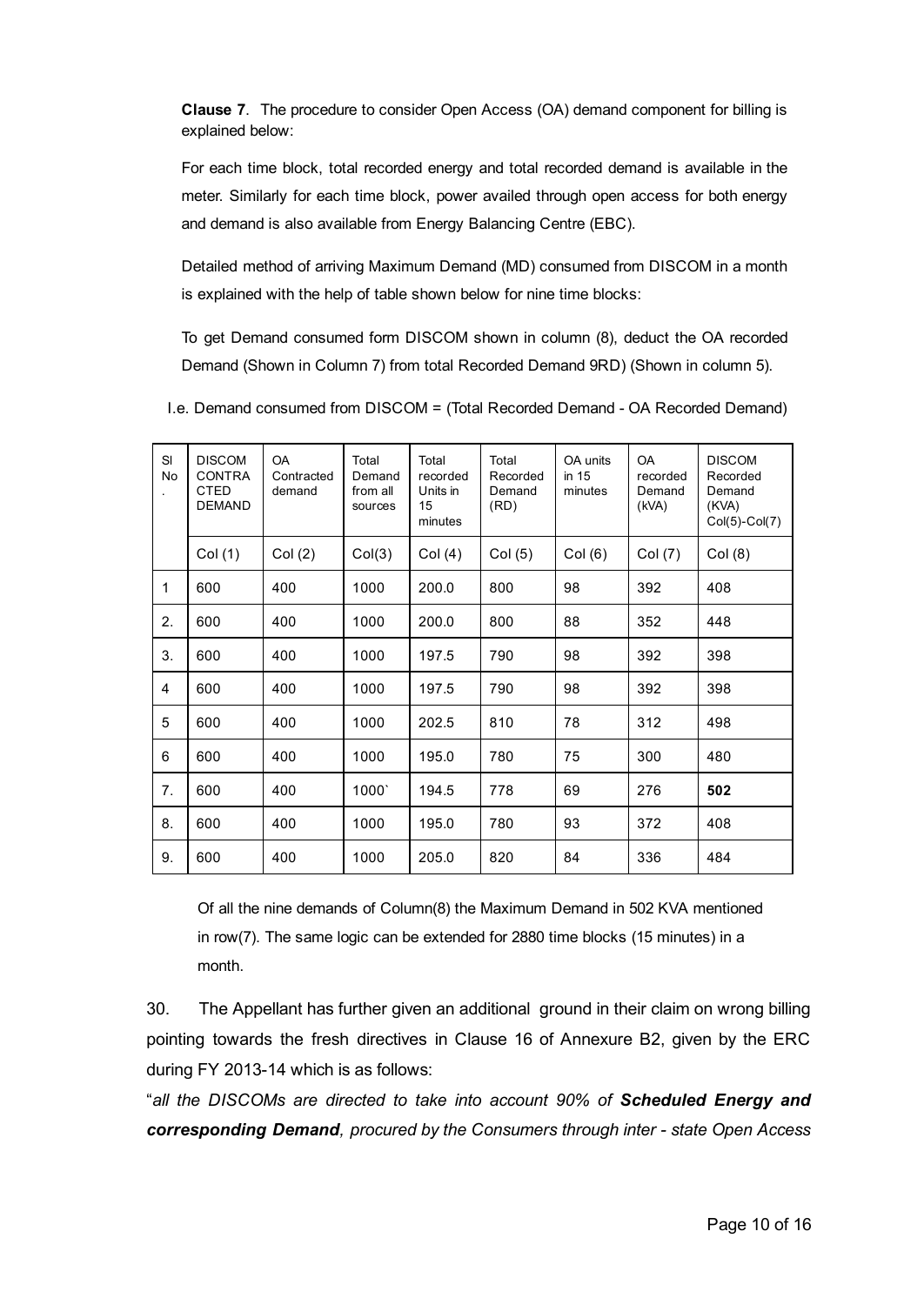*(Bilateral or through exchange), for the purpose of provisional monthly settlement for the sake of billed energy/demand from the DISCOMs side."*

In support of its claim, the Appellant has also produced directions of CGRF - 1 in a similar case of M/s Suguna Metals Ltd to implement Clause 8.2 of Regulation 2 of 2006, for settlement of Open Access Demand.

31. The Appellant has thus, mainly relied on:

i. Clause 8.2, 8.3 of Regulation 2 of 2006.

ii. Para No. 16 of Annexure B2 of fresh directions of APERC FY 2013-14.

iii. Para 7 & 8 of ERC Proceedings dt.4.5.2013

iv. CGRF- RR South Circle, directions in C.G. No.649 of 2015-16.

for arriving at Open Access demand settlement.

32. The Appellant, in support of his claim of wrong billing, calculated the consumption to be billed as follows:

For total 3337480 KWH consumption ------------------- the RMD is 4875 KVA For 1802035 KWH ?  $1802035 \times 4875 = 2632$  KVA

3337480

Therefore, the Appellant claimed that 2632 KVA of Open Access demand has to be deducted from the RMD of 4875 KVA to arrive at the demand consumption from the DISCOM.

33. It is necessary to reproduce Clause 8.2 & 8.3 of the Regulation 2 of 2006 issued by ERC towards Interim Balancing and Settlement Code for open access transactions for assessing the energy relating to Open Access Demand Settlement:

Clause 8.2 . The scheduled demand at exit point shall be calculated by dividing the scheduled capacity(kw) at exit point by the power factor for the time block, for which purpose the power factor shall be equal to the recorded kWh divided by kVah.

Clause 8.3 The scheduled energy of a scheduled consumer from and OA Generator for each time- block shall be deducted from the recorded energy (in inter -se order of such Generators, as and if intimated by the consumer, in case the consumer is availing of energy from more than one Generator) as a first charge. The balance energy shall be deemed to have been supplied by the DISCOM and shall have to be paid for as per the terms of the supply agreement with the DISCOM.

Provided that where there is a deviation between the scheduled capacity and actual capacity being injected at an Entry point in a time block, the shortfall, if any, in the capacity allocated to the scheduled consumer shall be deemed to have been drawn by the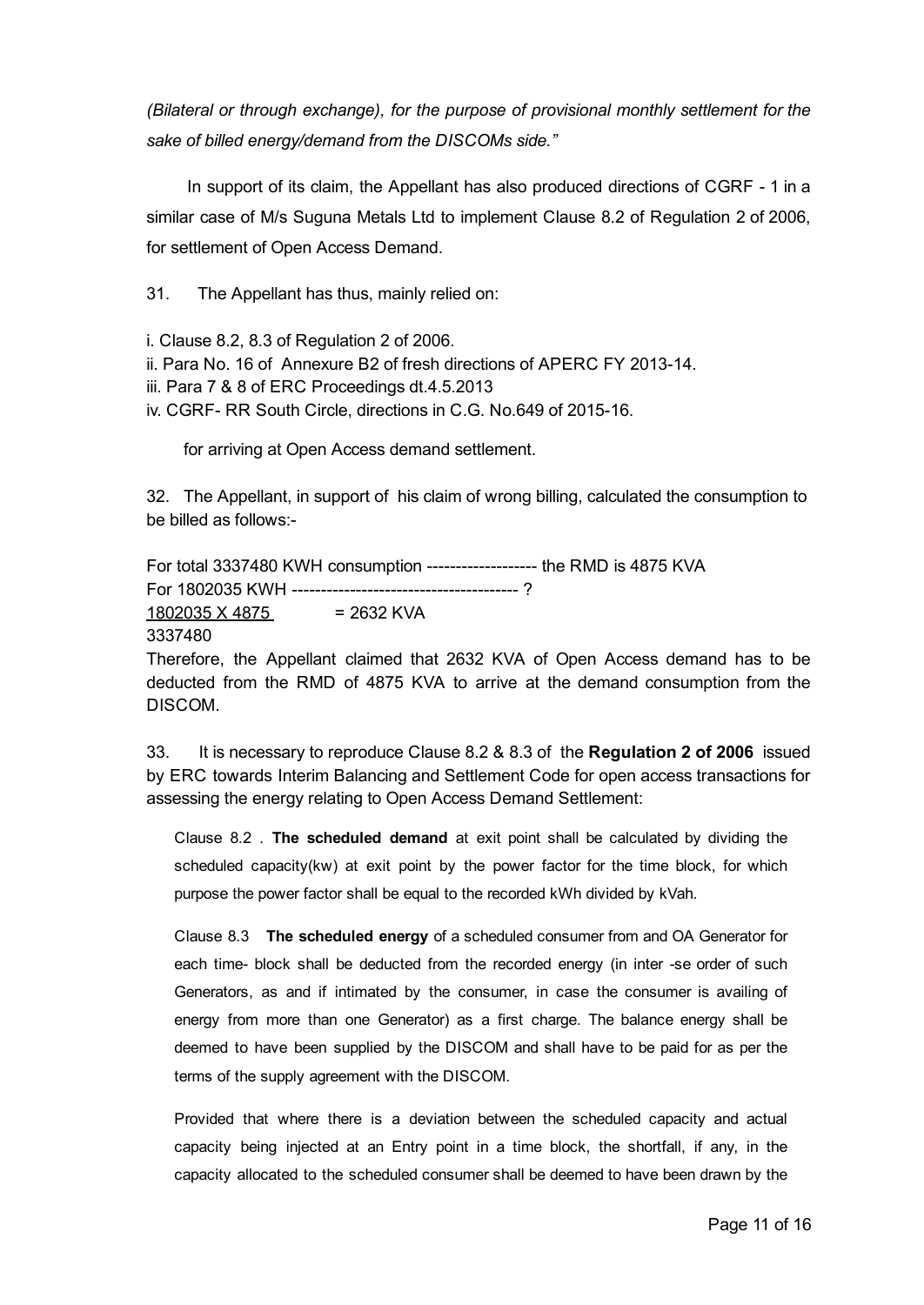scheduled consumer from the DISCOM and the energy corresponding to such shortfall shall be paid for by the party which has contracted for the Open access capacity with the Licensee to the DISCOM as per the energy tariff applicable for the same consumer category of the DISCOM under which the scheduled consumer would normally fall.

34. Generally any consumer opting to purchase through open access can opt through IntraState which is within the state or inter state which is between the two states through power exchanges (IEX). The intra state open access transactions are governed by the directions given from time to time through Regulations, proceedings etc from the State Electricity Regulatory Commission such as, TSERC. The inter state open access transactions are governed by the directions given from time to time by the CERC (Central Electricity Regulatory Commission). Presently, the Appellant has been consuming power from the Licensee along with Open Access during the relevant time through interstate transactions from the power exchange guided by the CERC Regulations.

35. The contention of the Appellant is that Clause 8.2 & 8.3 of the Regulation 2 of 2006 of ERC were not complied with by the Respondents for settling the open access transactions during the month of Feb,2016.

36. Clause 8.4 of Regulation 2 of 2006 explains how the demand availed from DISCOM has to be derived which is reproduced here for clarity:

*"The scheduled demand at any exit point or the actual demand made available to a consumer from each OA Generator at that exit point in a time block whichever is less, shall be deducted from the recorded demand(in the inter seorders of such generators as confirmed by the SLDC while finalising the dayhead schedule, in case the consumer is availing of energy from more than one Generator). The balance demand for each timeblock shall be deemed to have consumed from the DISCOM and shall be paid for as per the terms of supply agreement with the DISCOM",*while the CERC Regulation 2014 ensures maintenance of grid discipline and grid security as envisaged under the Grid Code through the commercial mechanism for Deviation Settlement through drawal and injection of electricity by the users of the grid.

37. As per Clause 6 of CERC regulation Central Electricity Regulatory Commission (Deviation Settlement Mechanism and Related Matters) Regulations, 2014 dt. 6th January,2014, the sellers have to provide generation schedules for each 15 minutes time block per day and the buyers will be required to communicate the schedule drawals for each 15 minutes time block wise by the exchange. The deviations between the scheduled injection and actual injection by the seller and scheduled drawal and actual drawal by the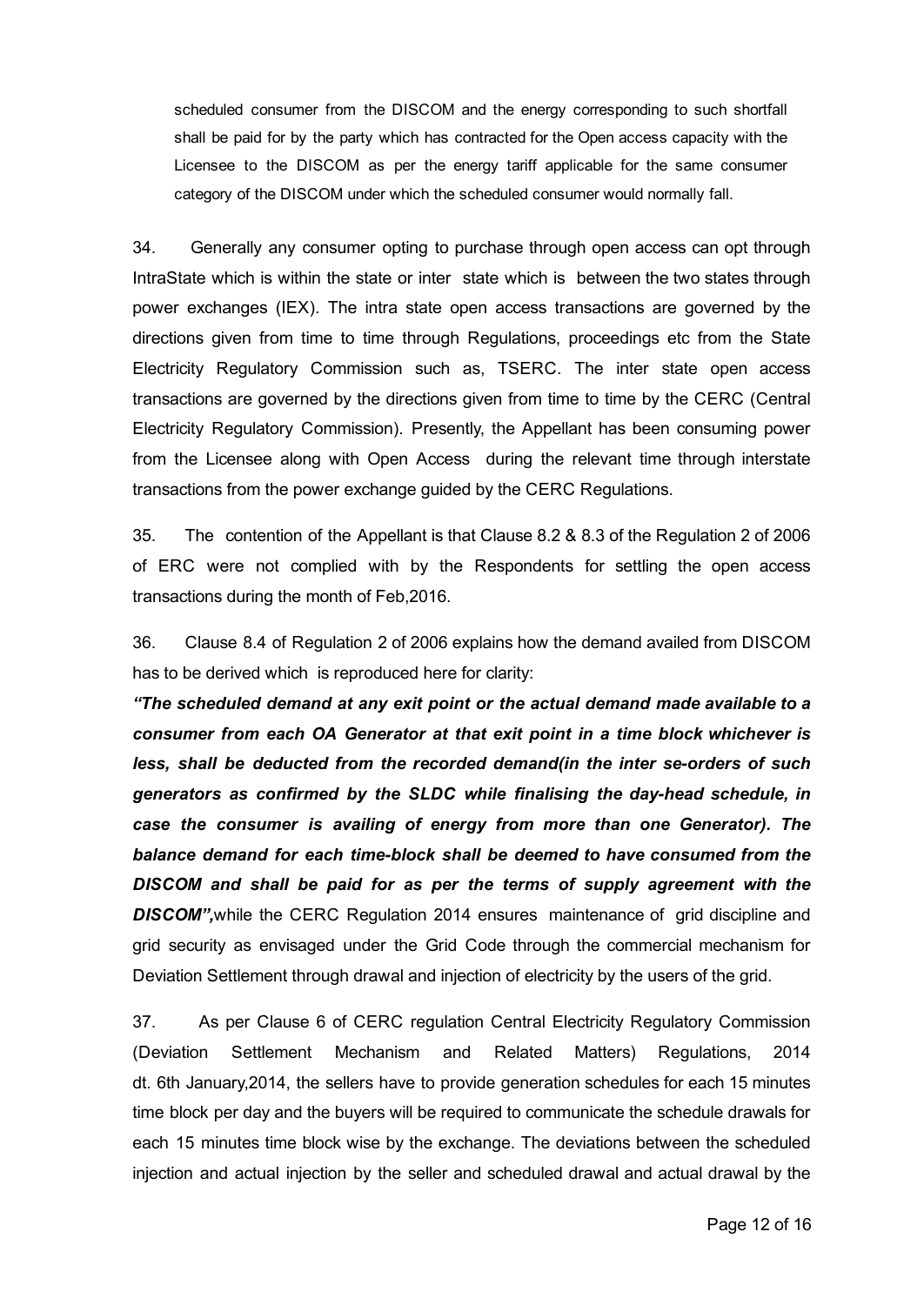buyer will be reckoned accordingly. Hence, both the energy and demand are to be settled as per the time block wise. It is emphasised that the time block wise accounting is to maintain the grid discipline and grid security which is of paramount consideration.

38. Further ERC proceedings vide APERC/Secy/25/2013 dt.4.5.2013 vide Clause 7 in clear terms explains with illustration, the method for arriving at the Open Access demand based on consumption of energy in 15 minutes block for demand settlement for open access consumers in clear terms. Clause 8 of the proceedings dt.4.5.2013 further specify the DISCOM to arrive at 15 minutes block wise demand by deducting the Open Access demand from the recorded demand for all the 2880 time blocks( there are 96 blocks of 15 minutes duration in a day, these 96 blocks for 30 days will be 2880 blocks) in a month. The result would be 2880 demand readings of 15 minute blocks consumed from the DISCOM. Of all the 2880 fifteen minute block demand readings, the Maximum Demand (MD) reading should be billed as per the Tariff Order.

39. The Appellant claimed that the Respondents adjusted only 6 KVA against its entitled 2632 KVA derived through simple mathematical calculation: Total 3337480 KWH(Units) consumption ------------------- RMD is 4875 KVA, For 1802035 KWH(Units)(Open Access) ?

 $1802035$ (Units) X 4875 = 2632 KVA for billing from the DISCOM 3337480

Initially, in the CGRF, the Appellant claimed for 2502 KVA for billing and now the claim is revised to 2632 KVA as stated above.

40. The Clauses 8.1, 8.2 and 8.3 of the Regulation 2 of 2006 do not specify such calculation to be adopted while settling the open access demand. Clause 8.1 mandates that the scheduled energy for each time block from the scheduled capacity has to be arrived at by multiplying with the period of time block in hours. Clause 8.2 mandates that the scheduled demand shall be calculated by dividing the scheduled capacity by the power factor for the time block. Clause 8.3 gives the procedure for evaluating energy supplied by the DISCOM. Clause 8.4 gives the procedure for evaluating the demand supplied by the DISCOM.

41. The Appellant has been purchasing the power through Open Access from the power exchanges through interstate open access transactions guided by CERC, and is relying on the Regulation 2 of 2006 issued by the ERC, which is applicable to intra state open access transaction only (within the state).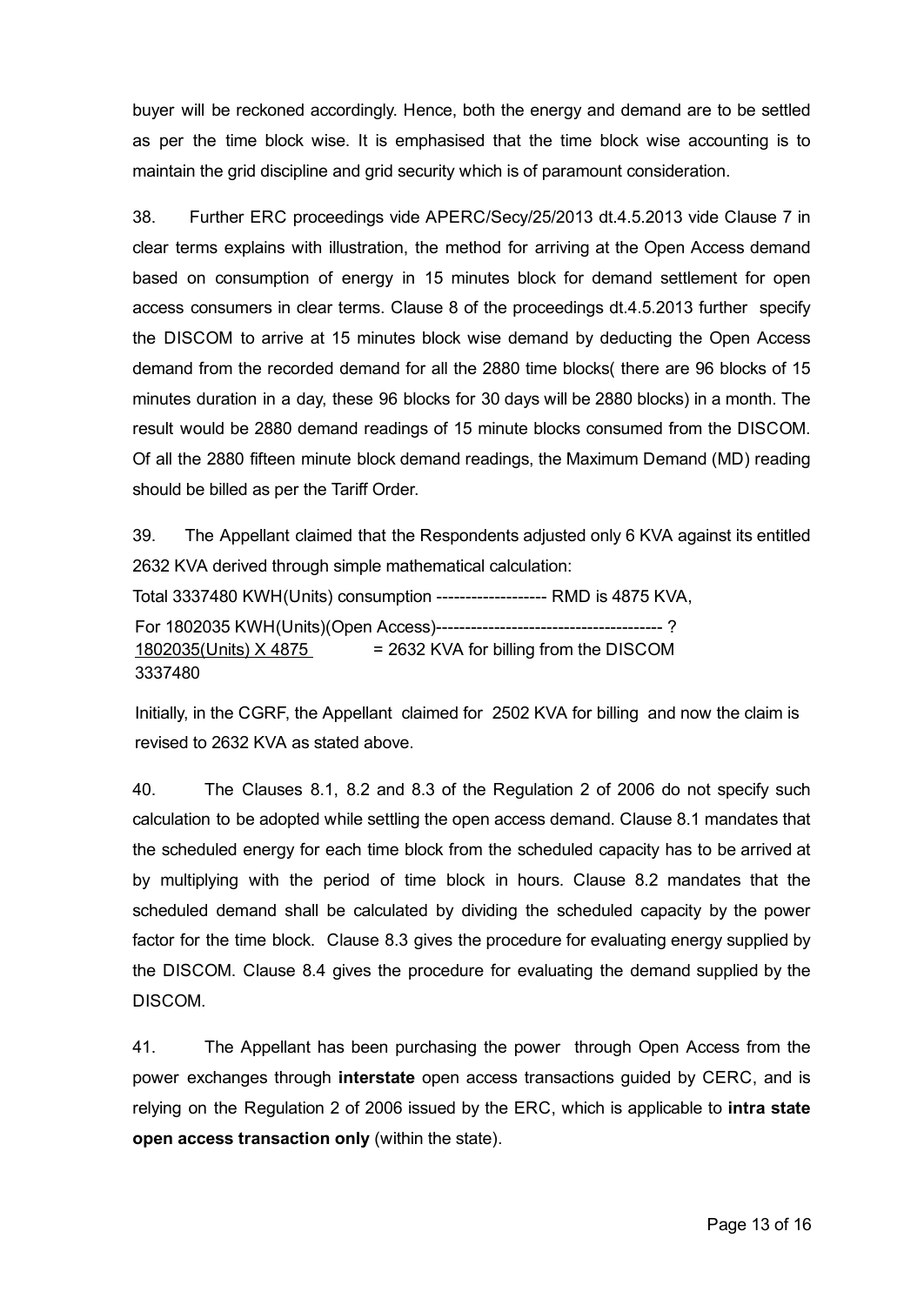42. The calculation through which the Appellant arrived at 2632 KVA as quantum of demand, is not guided by any Regulations and Proceedings or any Guidelines prescribed under the open access by any State or Central ERC. The calculation for arriving at 2632 KVA as energy consumed is based on simple mathematical formula, which is not applicable to the present case to the face of the Clause 8 of ERC proceedings dt.4.5.2013 which in clear terms explains the procedure for billing the Maximum Demand.

43. It is relevant here to go through the CC bill of Feb,2016 issued by the DISCOM to know how the bill amount is arrived at:

Total Maximum Demand = 4875 KVA(which includes OA demand and Demand availed from DISCOM). This is the maximum recorded demand attained out of 2880 (15 minutes) blocks. Similarly of the total 2880 (15 minutes) blocks, after adjusting Open Access demand time block wise procured by the Appellant, the Maximum Demand attained is 4869 KVA. Hence 4875 KVA - 4869 KVA = 6 KVA deducted(representing Open Access to the credit of the Appellant).

44. In the 2880 time blocks, demand from DISCOM arrived at is 4869 KVA, the maximum reading obtained during the four instances of 15 mnts blocks(taken from MRI data) filed by the Appellant are given below:

| Date       | Time Block  | Recorded<br>Demand(Tota<br>I) | Scheduled<br>Demand(Ope<br>n Access) | <b>DISCOM</b><br>Demand | Demand<br><b>Billed</b> |
|------------|-------------|-------------------------------|--------------------------------------|-------------------------|-------------------------|
| 19.1.2016  | 10:15-10:30 | 4.869                         | 0.000                                | 4.869                   | 4.869                   |
| 23.1.2016  | 22:00-22:15 | 4.869                         | 0.000                                | 4.869                   | 4.869                   |
| 06.02.2016 | 06:00-06:15 | 4.869                         | 0.000                                | 4.869                   | 4.869                   |
| 06.02.2016 | 06:15-06:30 | 4.869                         | 0.000                                | 4.869                   | 4.869                   |

The ADE/EBC submitted the timings as 10:00 to 10:15 & 10:15 to 10:30 hours on 6.2.2016, which is not correct. As per the MRI data produced, the actual timings are 06:00 to 06:15 & 06:15 to 06:30 hours.

The HT services tariffs are two part tariffs at specified rates of the Tariff Order 2015-16.

The demand is billed at 4869 KVA

| The energy billing is done as follows: |                     |
|----------------------------------------|---------------------|
| <b>Total Consumption</b>               | $= 33,28,540$ Units |
| <b>Less Open Access Consumption</b>    | $= 18.02.035$ Units |
| Units consumed from DISCOM             | $= 15,35,445$ Units |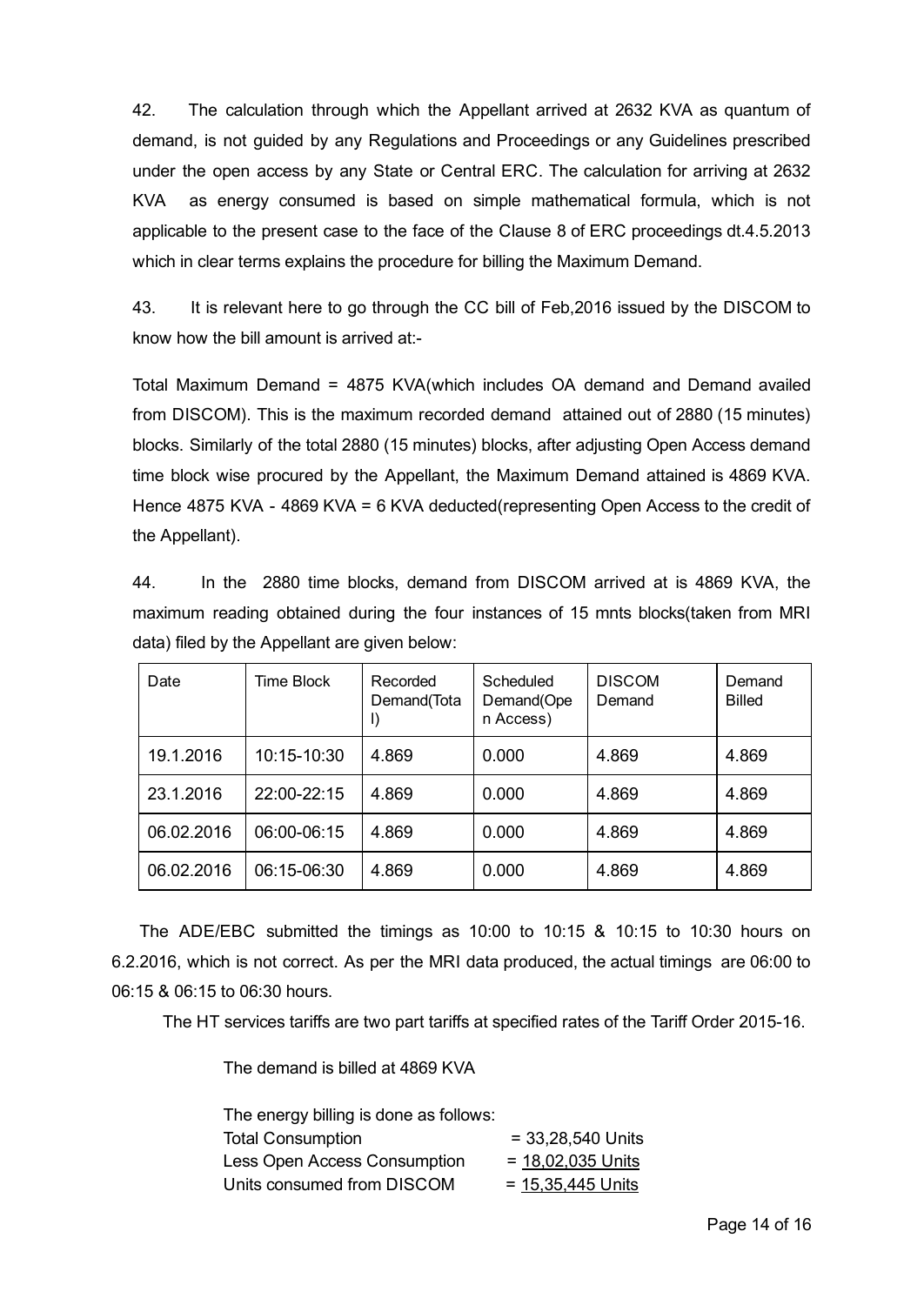45. Hence, the energy is billed for 15,34,445 units. The billing of Open Access is done as per the proceedings mandated by the ERC. The method of calculation through which the Appellant claimed entitlement of 2632 KVA is not based on any set of directions from the ERC either in the Tariff Order, Regulations or instructions.

46. The ERC directives for FY 2013-14 on Open Access directed the DISCOMs to take into account 90% of the scheduled energy and corresponding demand for the purpose of provisional monthly settlement for the sake of billed energy/demand from the DISCOM side. This directive does not support the claim of the Appellant to deduct 2632 KVA towards the Open Access Demand. The calculation of the Appellant in arriving at 2632 KVA as the consumption to be billed by the DISCOM is not tenable and legal in view of the aforementioned reasons. Thus the claim of the Appellant on the issue Nos 1,2&5 is negatived. The issues 1,2 & 5 are answered accordingly.

47. The Appeal is disposed of directing:

i. The CC bill issued to the Appellant for the month of February,2016 for Rs 1,32,86,798/(less Rs 25,764/ Late Payment Surcharge) is found to be correct and legal.

ii. On the claim of the Appellant regarding cross subsidy surcharge, pending decision in WP No. 6383/2016, it is held that no finding can be given.

iii. The claim of the Appellant that the Respondents claimed excess demand charges of Rs 3,24,490/- is found as untenable and not correct.

iv. The claim of the Appellant that ACD surcharge to the extent 50% is not maintainable, is found as untenable and not correct.

v. The claim of the Appellant that the levy of Rs 25,764/ towards late payment surcharge is found tenable and the demand is set aside.

vi. The impugned order is found to be devoid of reasons, discussion on merits and held as such.

48. This award shall be implemented within 15 days of its receipt at the risk of penalties as indicated in Clauses 3.38, 3.39 and 3.42 of the Regulation No. 3/2015 of TSERC.

TYPED BY CCO, Corrected, Signed and Pronounced by me on this the 16th day of September, 2016.

## Sd/

#### VIDYUT OMBUDSMAN